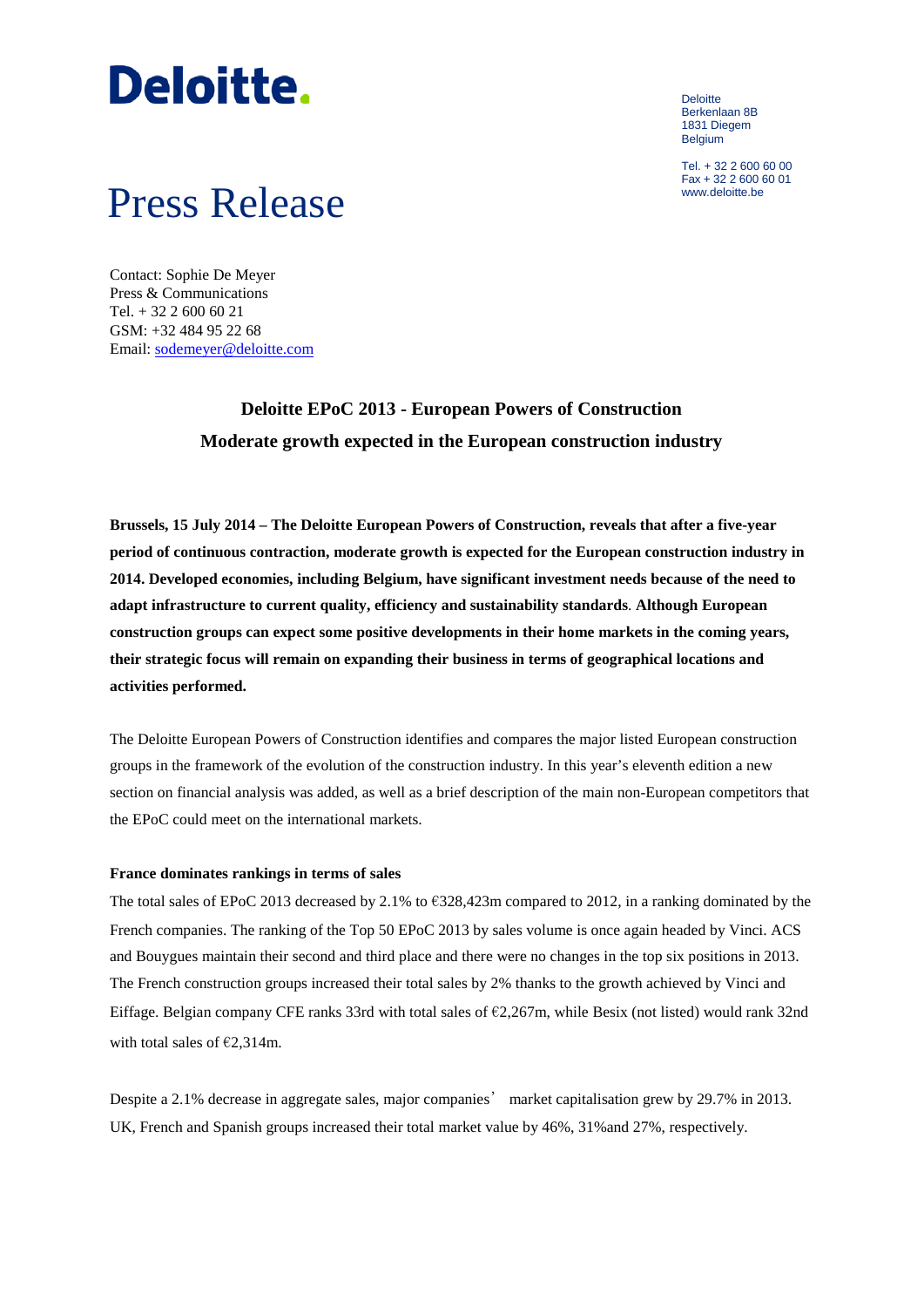## **Deloitte.**

#### **Investment volume in Belgium expected to increase**

The Belgian construction investments amounted to €41m and represented 10.8% of the Belgian GDP in 2013. In comparison, construction investment in Germany, France and the UK was  $\epsilon$ 270m,  $\epsilon$ 241m and  $\epsilon$ 160m respectively. The investment volume in Belgium is expected to increase by 0.7% in 2014 and by 1.8% in 2015, which is perfectly in line with average growth rates in the Euro area. Frédéric Sohet, Real Estate & Construction Industry Leader, Deloitte Belgium: "*We also have to realise that the Belgian construction market remains very limited in terms of volume for important construction companies although there are still many opportunities linked to infrastructure, urbanisation and sustainable built environments. As identified in one of our previous studies, diversification, internationalisation and providing customers with "all-in solutions" for complex projects will be key for sustainable growth."*

#### **Financial performance**

In 2013, total average EBIT margins fell by 20 basis points to 4.4%, explained by a decrease in non-construction margins that was not offset by the growth recorded in construction margins. Four companies were able to achieve construction margins above 5%: Enka, Barratt Developments, OHL and Ferrovial. In addition, OHL recorded the highest total margins among the Top 20 EPoC due to the relative weight of its concession business. Average debt to equity ratios have remained unchanged for the last three years.

#### **European construction groups looking abroad**

The limited size of the Western European market and its negative performance in recent years have forced major European construction groups to look abroad.

Frédéric Sohet: *"This is again certainly the case for Belgium considering the size of the home market and we can refer to specific examples like Besix generating more than 90% of its revenues internationally in 2013. But looking abroad is not sufficient as successful companies also need to identify niche markets where profitability can be increased and added value fully recognised."*

#### **###**

#### **About Deloitte**

A leading audit and consulting practice in Belgium, Deloitte offers value added services in audit, accounting, tax and legal, consulting and financial advisory services.

In Belgium, Deloitte has more than 2,800 employees in 11 locations across the country, serving national and international companies, from small and middle-sized enterprises, to public sector and non-profit organisations. The turnover reached 359 million euros in the financial year 2013.

The Belgian firm is a member of the international group Deloitte Touche Tohmatsu Limited, an organisation of independent member firms devoted to excellence in providing professional services and advice.

We are focused on client service through a global strategy executed locally in more than 150 countries. With access to the deep intellectual capital in the region of 200,000 people worldwide, our member firms (including their affiliates) deliver services in various professional areas covering audit,